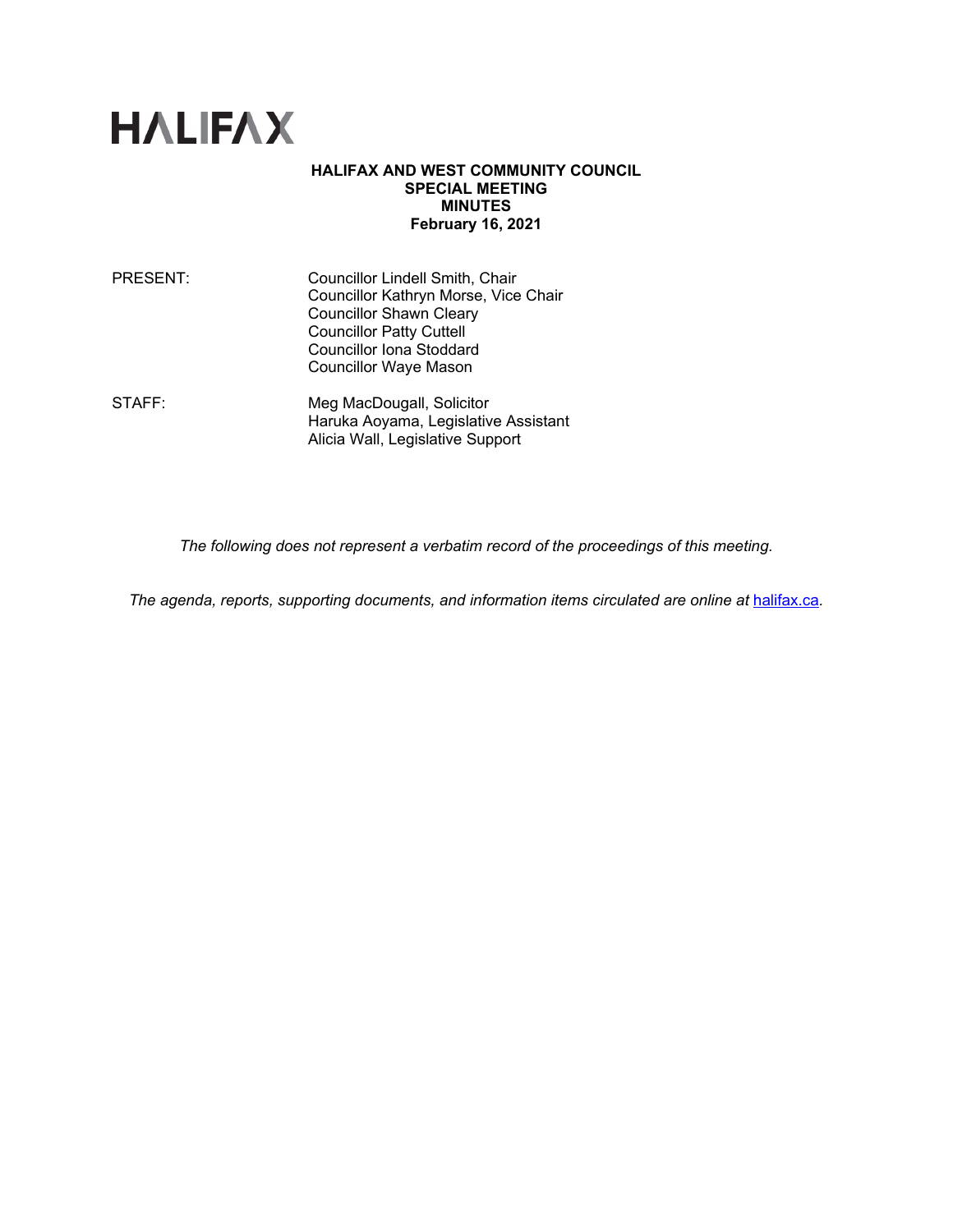*The meeting was called to order at 6:02 p.m. and Community Council adjourned at 7:07 p.m.*

## **1. CALL TO ORDER**

The Chair called the meeting to order at 6:02 p.m.

## **2. APPROVAL OF THE MINUTES – January 19, 2021**

MOVED by Councillor Cleary, seconded by Councillor Morse

**That the minutes of January 19, 2021 be approved as circulated.**

## **MOTION PUT AND PASSED.**

## **3. APPROVAL OF THE ORDER OF BUSINESS AND APPROVAL OF ADDITIONS AND DELETIONS**

Community Council agreed to consider item 7.2.1 ahead of item 6.3.1.

MOVED by Councillor Mason, seconded by Councillor Morse

## **THAT the agenda be approved as amended.**

Two-third majority vote required.

## **MOTION PUT AND PASSED.**

## **4. CALL FOR DECLARATION OF CONFLICT OF INTERESTS - NONE**

## **5. HEARINGS – NONE**

#### **6. CORRESPONDENCE, PETITIONS & DELEGATIONS 6.1 Correspondence**

The Legislative Assistant noted that correspondence was received for item 6.3.1.

The Legislative Assistant noted that correspondence was received from Amy Hockin.

This correspondence was circulated to the Committee.

For a detailed list of correspondence received refer to the specific agenda item.

## **6.2 Petitions - None**

## **6.3 Presentations**

## **6.3.1 Equity in the HRM Charter Variance public engagement process - Bill Campbell, Walk 'n Roll Halifax**

The following was before Community Council:

• Correspondence from Bill Campbell, Walk 'n Roll Halifax

Bill Campbell of Walk 'n' Roll Halifax presented to Community Council. It is felt there are inequities in the public engagement process for Variance Appeals. Currently people residing in notification areas, that do not own property within the notification area are not provided with notice of the Variance Appeal. As an occupant you can still be affected by a decision whether you own property or not.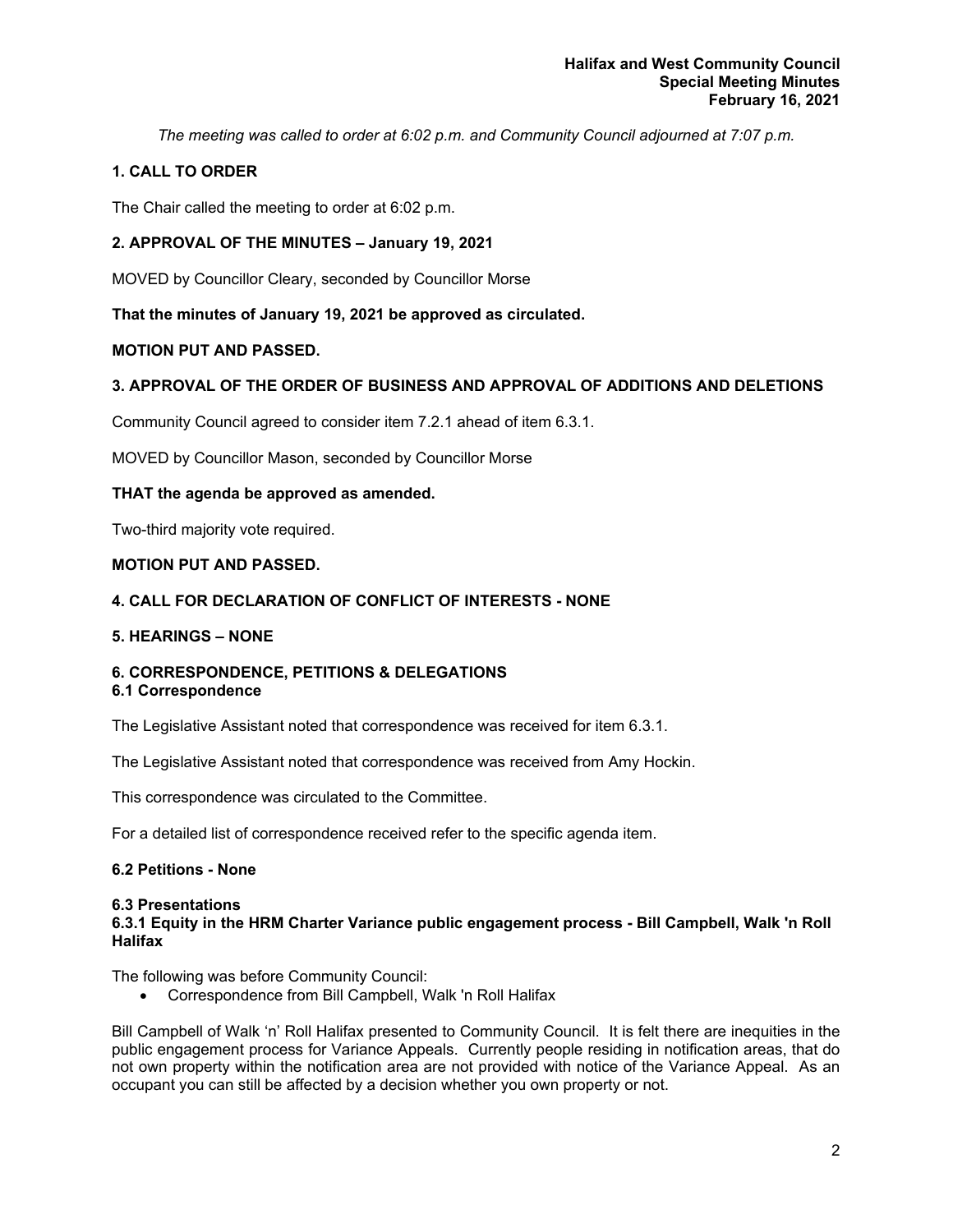Campbell spoke about a specific case wherein an occupant within a notification area did not receive notice due to the fact they did not own property. The occupant wanted to appeal the variance and had to make a request to the Clerk's Office to speak at the Public Hearing and then request permission of Community Council to speak.

Campbell would like to see changes to HRM's process to allow a more inclusive notification process wherein all residents of a neighborhood subject to the variance are notified.

The Committee indicated that this matter to be further discussed with the Municipal Clerk.

## **7. REPORTS**

#### **7.1 Staff**

## **7.1.1 Case 22709: First Amending Development Agreement for Lynnett Road, Halifax**

The following was before Community Council:

• Staff recommendation report dated January 4, 2021

MOVED by Councillor Cuttell, seconded by Councillor Cleary

**THAT Halifax and West Community Council give notice of motion to consider the proposed amending development agreement, as set out in Attachment A of the staff report dated January 4, 2021, to allow for a residential development on lands at Lynnett Road, Halifax, and schedule a public hearing.**

Community Council discussed the benefits of connecting this development to McIntosh Run Community Trail in order to promote active transportation and the importance of walkable communities. Inquiries were made as to the amount of vegetation that will be retained on the site.

Staff indicated that more information regarding connectivity would be provided during the staff presentation at the public hearing and that 2.35 acres of green space will be retained behind the development.

## **MOTION PUT AND PASSED.**

## **7.1.2 Case 22051: Development Agreement for a service station at 1656 Prospect Road, Hatchet Lake**

The following was before Community Council:

• Staff recommendation report dated February 3, 2021

MOVED by Councillor Cuttell, seconded by Councillor Cleary

## **THAT Halifax and West Community Council:**

**1. Approve the proposed development agreement, which shall be substantially of the same form as set out in Attachment A of the staff report dated February 3, 2021, to enable a service station with an accessory convenience store and drive-through restaurant at 1656 Prospect Road, Hatchet Lake; and**

**2. Require the development agreement be signed by the property owner within 240 days, or any extension thereof granted by Council on request of the property owner, from the date of final approval by Council and any other bodies as necessary, including applicable appeal periods, whichever is later; otherwise this approval will be void and obligations arising hereunder shall be at an end.**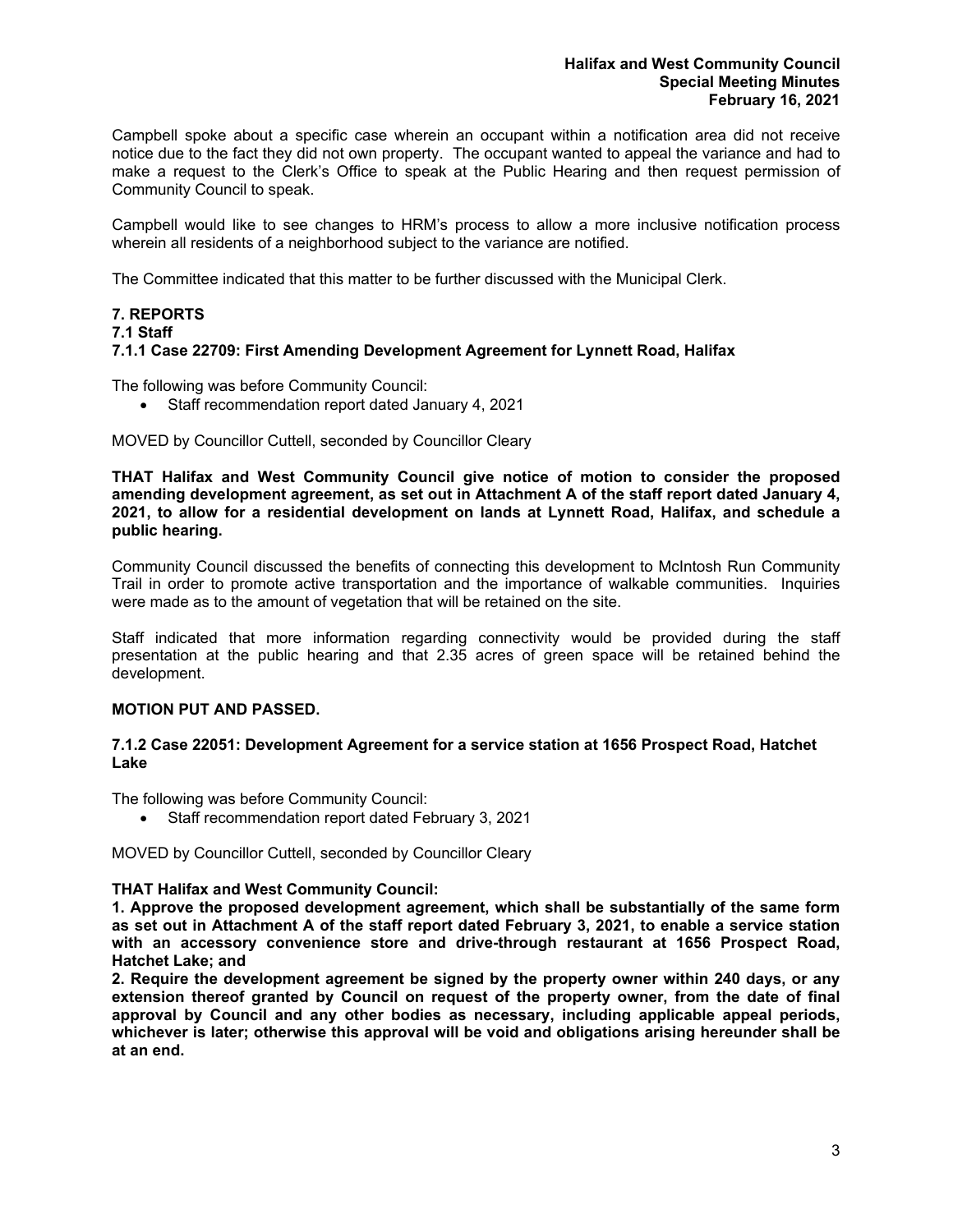Community Council discussed the decision of the UARB and the legal requirements on the part of Community Council. The matter is before Community Council as a result of the Order issued by the UARB directing approval of this development agreement.

The solicitor noted that in accordance with the *HRM Charter*, only the CAO can authorize an appeal and Community Council would have to request that the CAO do so.

MOVED by Councillor Cleary, seconded by Councillor Morse

**THAT Halifax and West Community Council defer its decision of Item 7.1.2 until such time as a supplemental staff report is received outlining the legal impacts associated with decisions of the UARB and the process for appealing decisions.**

## **MOTION PUT AND PASSED.**

## **7.1.3 Case 23274: Secondary and Backyard Suites - Housekeeping Amendments**

The following was before Community Council:

• Staff recommendation report dated January 4, 2021

Staff confirmed the housekeeping amendments are to correct typos and missing references.

MOVED by Councillor Stoddard, seconded by Councillor Cleary

#### **THAT Halifax and West Community Council:**

**1. Give first reading to consider approval of the proposed amendments to the Land Use By-laws for Halifax Peninsula, Planning District 4 and Planning District 5 as set out in Attachment C of the staff report dated January 4, 2021, to complete housekeeping amendments to the provisions regarding secondary and backyard suites, and schedule a public hearing.**

**2. Give first reading to consider approval of the proposed amendments to the Land Use By-law for Halifax Mainland, as set out in Attachment D of the staff report dated January 4, 2021, to complete housekeeping amendments to the provisions regarding secondary and backyard suites, and schedule a joint public hearing with North West Community Council.**

## **MOTION PUT AND PASSED.**

## **7.2 HERITAGE ADVISORY COMMITTEE**

#### **7.2.1 Case 23066: Development Agreement for 1029 Tower Road**

The following was before Community Council:

• Staff recommendation report dated February 2, 2021

MOVED by Councillor Mason, seconded by Councillor Cleary

**THAT Halifax and West Community Council give notice of motion to consider the proposed development agreement, as set out in Attachment A of the December 24, 2020 report, to allow a three-storey multi-unit residential building and a commercial use on the registered heritage property located at 1029 Tower Road and schedule a public hearing.**

#### **MOTION PUT AND PASSED.**

**8. IN CAMERA (IN PRIVATE) – NONE**

**9. DATE OF NEXT MEETING – March 30, 2021**